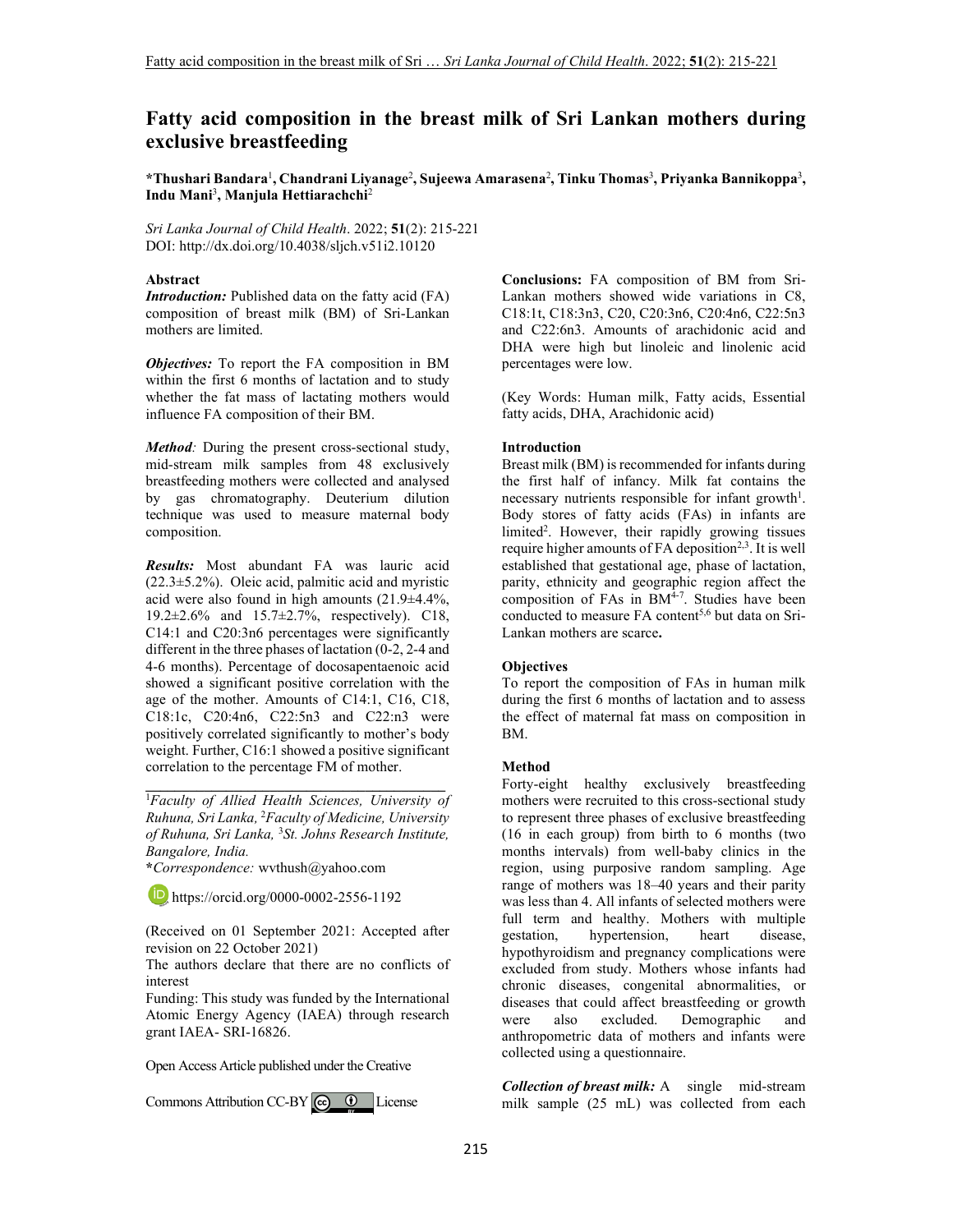mother between 9.00-11.00 hours. Samples were collected into sterile polypropylene bottles. Mothers were requested to collect breast milk samples by hand expression from one breast. They were provided with labelled sterile sample collecting bottles and gloves and were instructed to clean the breast and hands thoroughly before sample collection and sit on a chair or floor comfortably. To collect mid-stream milk, mothers were requested to put baby to breast and after 5 minutes collect the milk and then continue feeding<sup>8</sup>. Sample bottles were sealed tightly with parafilm and transported to India on dry ice, where analyses were done at the St. John's Research Institute, Bangalore.

*Sample analysis:* FAs in BM (from 500μl of milk) were analysed by gas chromatography using a flame ionization detector (Varian 3800; Varian, Palo Alto, CA, USA). Procedure included extraction of total lipids and trans-methylation of all FAs with BF3 methanol<sup>9</sup> . After that FA methyl esters were separated. This was done based on chain length and the degree of saturation by injecting onto a capillary column (50 m, 0.2 mm, FAME, Varian) with nitrogen as the carrier gas. Individual FAs were identified against reference FAs. The odd-chain FA named heptadecanoic acid (C17:0) was used as an internal standard in each sample. Based on the internal standard, total FA contents of each sample were calculated. It was expressed as a percentage of total content of identified FAs. Body composition of mothers was measured by using deuterium-dose-tomother technique<sup>10</sup>.

*Ethical issues:* Approval for the study was obtained from the Ethical Review Committee, Faculty of Medicine, University of Ruhuna, Sri Lanka (dated 09/03/2012). Participants were recruited entirely on a voluntary basis. Written informed consent was obtained from all participants after explaining procedures and outcomes of the study.

*Statistical analysis:* SPSS, version 20 (SPSS Inc., Chicago) was employed for the data analysis.

Differences of FA composition between groups were analysed using independent sample test (Kruskal-Wallis Test). Correlation between composition of FAs and maternal characteristics, mother's body composition and demographic data was assessed by Spearman's rho correlation using SPSS and the significance was set at  $p \le 0.05$ .

## **Results**

Mothers' average age was  $27.8 \pm 6.2$  years. Mean parity was  $2\pm 1$ . Mean % FM of mothers was  $23.5 \pm 1$ 7.9. Though 71% mothers had passed G.C.E ordinary level or higher levels of education, only about 8% were employed. Mean income of the families was  $22,865$  LKR per month (approximately 115 USD). Demographic characteristics, Demographic anthropometry and body composition of the lactating mothers are shown in Table 1.

Table 2 presents the composition of individual FAs according to the infants' age groups. It gives the amounts of individual FA measured (as a percentage to total FAs) in human milk. Capric (C10), lauric (C12), myristic (C14), palmitic (C16) and stearic (C18) acids were among the main saturated fatty acids (SFA). Oleic acid (C18:1) and palmitoleic acid (C16:1) were the key monounsaturated fatty acids (MUFA) and linoleic acid (C18:2 n6) was the predominant polyunsaturated fatty acid (PUFA). The other detectable PUFAs were a-linolenic acid (C18:3 n3), dihomo-g-linolenic acid (C20:3 n6), arachidonic acid (20:4 n6) and docosahexaenoic acid (C22:6 n3, DHA). No significant differences were found between the three age groups with respect to percentages except for myristoleic acid: C14:1 (p=0.040), ocatadecanoic acid: C18 (p=0.028) and dihomo-γ-linolenic acid: C20:3n6 (p=0.023). Myristoleic acid and octadecanoic acid percentages were higher in the group of mothers whose infants were 2-4 months age. The % dihomoγ-linolenic acid (DGLA) was found to decline across three age categories.

| <b>Information</b>                 | Age group*      |                 |                 |                    |
|------------------------------------|-----------------|-----------------|-----------------|--------------------|
|                                    | Group 1         | Group 2         | Group 3         | <b>All mothers</b> |
| Age (years) - Mean $\pm$ SD        | $25.5 \pm 4.5$  | $31.8 \pm 6.0$  | $25.9 \pm 6.1$  | 27.8(6.2)          |
| Parity - Mean $\pm$ SD             | $2 \pm 1$       | $2 \pm 1$       | $2 \pm 1$       | $2 \pm 1$          |
| Monthly income (Sri Lanka rupees)  | 20,000.00       | 24,375.00       | 24,250.00       | 22,856.00          |
| Body weight (kg) - Mean $\pm$ SD   | $51.1 \pm 8.5$  | $54.7 \pm 10.5$ | $47.5 \pm 13.0$ | $51.3 \pm 11.0$    |
| Height (m) - Mean $\pm$ SD         | $1.52 \pm 0.05$ | $1.54 \pm 0.03$ | $1.51 \pm 0.06$ | $1.52 \pm 0.05$    |
| BMI $(kg/m^2)$ - Mean $\pm$ SD     | $22.2 \pm 3.3$  | $23.0 \pm 4.0$  | $2.6 \pm 4.9$   | $22.0 \pm 4.1$     |
| Fat mass (kg) - Mean $\pm$ SD      | $39.1 \pm 5.9$  | $40.5 \pm 5.1$  | $36.1 \pm 6.8$  | $12.6 \pm 6.2$     |
| Fat Free Mass (kg) - Mean $\pm$ SD | $12.1 \pm 5.2$  | $14.3 \pm 6.6$  | $11.4 \pm 6.7$  | $38.7 \pm 6.1$     |
| $% FM - Mean \pm SD$               | $23.0 \pm 7.2$  | $24.9 \pm 8.5$  | $22.3 \pm 8.3$  | $23.5 \pm 7.9$     |

 **Table 1:** *Demographic characteristics, anthropometry and body composition of lactating mothers (n=48)* 

*\*Group 1: Mothers whose infants are <2 months old, Group 2: Mothers whose infants are 2-4 months old, Group 3: Mothers whose infants are 4-6 months old*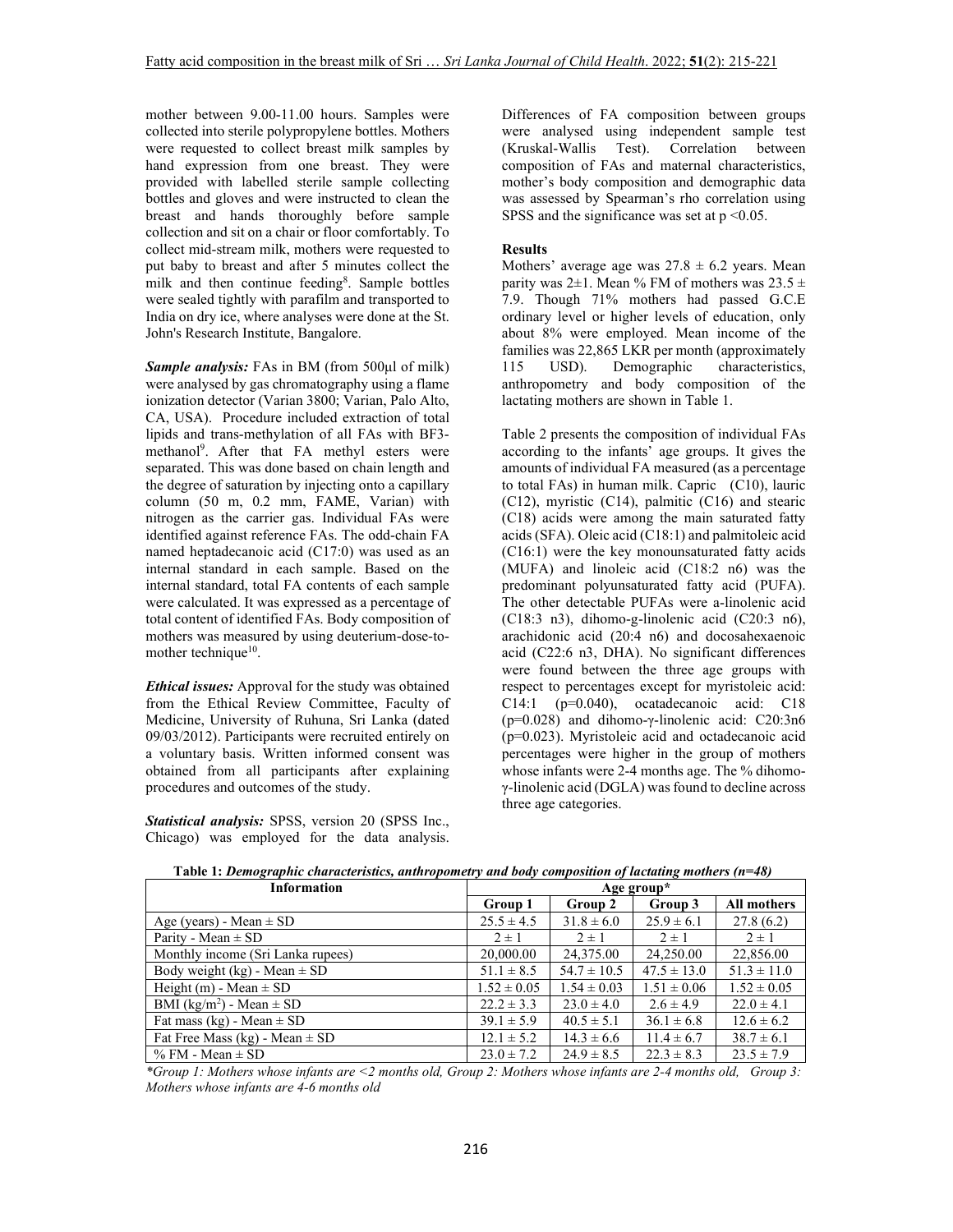| raone 2, rang acar composition (as 70 to the total faily actu content) of numan man | Infant's age groups        |                         |                              |                  |
|-------------------------------------------------------------------------------------|----------------------------|-------------------------|------------------------------|------------------|
| <b>Fatty Acid</b>                                                                   | $<$ 2 months               | 2-4 months              | 4-6months                    | All infants      |
| Octanoic acid (C8)                                                                  | $0.26 \pm 0.19$            | $0.26 \pm 0.21$         | $0.12 \pm 0.13$              | $0.21 \pm 0.19$  |
| Decanoic acid $(C10)$                                                               | $3.09 \pm 0.88$            | $2.44 \pm 0.70$         | $2.66 \pm 0.56$              | $2.73 \pm 0.76$  |
| Lauric acid (C12)                                                                   | $22.64 \pm 5.81$           | $20.94 \pm 6.20$        | $23.23 \pm 3.31$             | $22.27 \pm 5.24$ |
| Myristic acid (C14)                                                                 | $15.49 \pm 3.11$           | $15.13 \pm 2.82$        | $16.39 \pm 2.23$             | $15.66 \pm 2.74$ |
| Myristoleic acid (C14:1)                                                            | $0.69 \pm 0.34^{\text{a}}$ | $0.86 \pm 0.19^{\rm a}$ | $0.69 \pm 0.22^{\text{a}}$   | $0.75 \pm 0.26$  |
| Palmitic acid (C16)                                                                 | $19.11 \pm 2.65$           | $20.13 \pm 3.07$        | $18.26 \pm 1.59$             | $19.17 \pm 2.58$ |
| Palmitoleic acid (C16:1)                                                            | $4.56 \pm 1.88$            | $4.95 \pm 1.41$         | $4.31 \pm 1.52$              | $4.6 \pm 1.61$   |
| Octadecanoic acid (C18)                                                             | $3.12 \pm 0.46^{\circ}$    | $3.46 \pm 0.43^{\circ}$ | $3.08 \pm 0.53$ <sup>c</sup> | $3.22 \pm 0.50$  |
| Eladic acid $(C18:1t)$                                                              | $0.05 \pm 0.14$            | $0.18 \pm 0.38$         | $0.09 \pm 0.30$              | $0.10 \pm 0.29$  |
| Oleic acid $(C18:1c)$                                                               | $21.73 \pm 4.76$           | $22.63 \pm 5.06$        | $21.28 \pm 3.26$             | $21.88 \pm 4.38$ |
| Linoleic acid $(C18:2n6)$                                                           | $7.24 \pm 1.61$            | $6.9 \pm 1.31$          | $7.92 \pm 1.66$              | $7.36 \pm 1.56$  |
| $\gamma$ - Linolenic acid (C18:3n3)                                                 | $0.26 \pm 0.15$            | $0.46 \pm 0.70$         | $0.34 \pm 0.16$              | $0.35 \pm 0.42$  |
| Arachidic acid (C20)                                                                | $0.04 \pm 0.11$            | $0.04 \pm 0.08$         | $0.02 \pm 0.05$              | $0.03 \pm 0.08$  |
| Dihomo- $\gamma$ - linolenic acid (C20:3n6)                                         | $0.84 \pm 1.38^b$          | $0.79 \pm 1.09^{\rm b}$ | $0.33 \pm 0.15^{\rm b}$      | $0.65 \pm 1.03$  |
| Arachidonic acid (C20:4n6)                                                          | $0.56 \pm 0.14$            | $1.11 \pm 1.34$         | $0.56 \pm 0.15$              | $0.75 \pm 0.81$  |
| Docosapentaenoic acid (C22:5n3)                                                     | $0.06 \pm 0.09$            | $0.06 \pm 0.09$         | $0.03 \pm 0.06$              | $0.05 \pm 0.08$  |
| Docosahexaenoic acid (C22:6n3)                                                      | $0.60 \pm 0.37$            | $1.12 \pm 1.22$         | $0.63 \pm 0.28$              | $0.78 \pm 0.78$  |

 **Table 2:** *Fatty acid composition (as % to the total fatty acid content) of human milk*\*

*\*There were 16 breast milk samples in each age group; results are presented as mean ± SD* 

 $a,b,c$  *superscripts given in a raw indicated significant difference (p*<0.05)

Association of each %FA with maternal characteristics such as age, body weight, BMI,

parity and %FM was assessed using Spearman's rho correlation (Table 3).

|  |  | <b>Table 3: Spearman's correlation (r) of the % FA with maternal characteristics "</b> |  |
|--|--|----------------------------------------------------------------------------------------|--|
|--|--|----------------------------------------------------------------------------------------|--|

| <b>Fatty acid</b> | Mother's age       | Mother's bodyweight         | Parity          | Mother's BMI       | %FM of mother      |
|-------------------|--------------------|-----------------------------|-----------------|--------------------|--------------------|
| C8                | 0.086(0.561)       | 0.264(0.070)                | 0.082(0.580)    | $0.293(0.044)^*$   | 0.177(0.240)       |
| C10               | $-0.193(0.188)$    | $-0.207(0.158)$             | 0.012(0.933)    | $-0.093(0.529)$    | $-0.054(0.722)$    |
| C12               | $-0.135(0.362)$    | $-0.362(0.011)^*$           | $-0.029(0.843)$ | $-0.284(0.051)$    | $-0.183(0.223)$    |
| C14               | $-0.202(0.169)$    | $-0.470(0.001)$ **          | $-0.122(0.407)$ | $-0.368(0.010)^*$  | $-0.272(0.067)$    |
| C14:1             | 0.228(0.119)       | $0.320(0.026)$ <sup>*</sup> | 0.147(0.319)    | $0.315(0.029)^*$   | $0.404(0.005)$ **  |
| C16               | 0.088(0.553)       | $0.376(0.009)$ **           | 0.034(0.817)    | $0.354(0.014)^*$   | 0.178(0.237)       |
| C16:1             | 0.039(0.795)       | 0.264(0.070)                | $-0.013(0.930)$ | 0.270(0.063)       | $0.336(0.022)^{*}$ |
| C18               | 0.150(0.310)       | $0.289(0.046)^*$            | 0.100(0.499)    | 0.264(0.070)       | 0.089(0.555)       |
| C18:1t            | 0.223(0.128)       | 0.046(0.756)                | $-0.002(0.988)$ | 0.178(0.225)       | 0.011(0.940)       |
| C18:1c            | 0.129(0.381)       | $0.311(0.031)^*$            | 0.003(0.982)    | 0.174(0.238)       | 0.137(0.364)       |
| C18:2n6           | 0.073(0.624)       | 0.097(0.513)                | 0.035(0.814)    | 0.067(0.652)       | 0.051(0.736)       |
| C18:3n3           | 0.181(0.219)       | 0.001(0.996)                | 0.073(0.620)    | $-0.061(0.680)$    | $-0.013(0.930)$    |
| C <sub>20</sub>   | 0.035(0.811)       | $-0.099(0.502)$             | $-0.008(0.959)$ | $-0.084(0.568)$    | 0.169(0.262)       |
| C20:3n6           | $-0.009(0.950)$    | 0.116(0.432)                | 0.007(0.960)    | 0.024(0.874)       | $-0.088(0.559)$    |
| C20:4n6           | 0.206(0.160)       | $0.366(0.011)$ **           | 0.149(0.312)    | $0.287(0.048)^*$   | 0.093(0.540)       |
| C22:5n3           | $0.290(0.045)^{*}$ | $0.326(0.024)^{*}$          | 0.175(0.234)    | $0.294(0.042)^{*}$ | 0.140(0.354)       |
| C22:6n3           | 0.258(0.076)       | $0.448(0.001)$ **           | 0.082(0.578)    | $0.405(0.004)$ **  | 0.171(0.257)       |

<sup>a</sup>*Results are presented as correlation coefficient (p value) \*Correlation is significant at the 0.05 level* 

Age of mothers showed a significant positive correlation for the level of docosapentaenoic acid (DPA) (r=0.290, p=0.045). However, DPA content of BM of Sri-Lankan mothers was low. Mother's body weight had a negative correlation with % of lauric acid ( $r=-0.362$ ) and myristic acid ( $r=-0.470$ ) which reached a statistically significant level (p =0.01). On the other hand, mother's body weight was positively correlated with myristoleic acid  $(r=0.320, p=0.026)$ , palmitic acid  $(r=0.376,$ p=0.009), octadecanoic acid (r=0.289, p=0.046), oleic acid (r=0.311, p=0.031), arachidonic acid  $(r=0.366, p=0.011),$  docosapentaenoic acid

(r=0.326, p=0.024) and docosahexaenoic acid  $(r=0.448, p=0.001)$ . Maternal parity did not show any significant association with any of maternal parameters assessed. % FM of mothers showed significant positive correlations with myristoleic  $(r=0.404, p=0.005)$  and palmitoleic  $(r=0.336,$ p=0.022) acids. However, no significant associations were found between the percentages of any of the FAs with infant parameters studied (i.e., birth weight, weight gain or BMI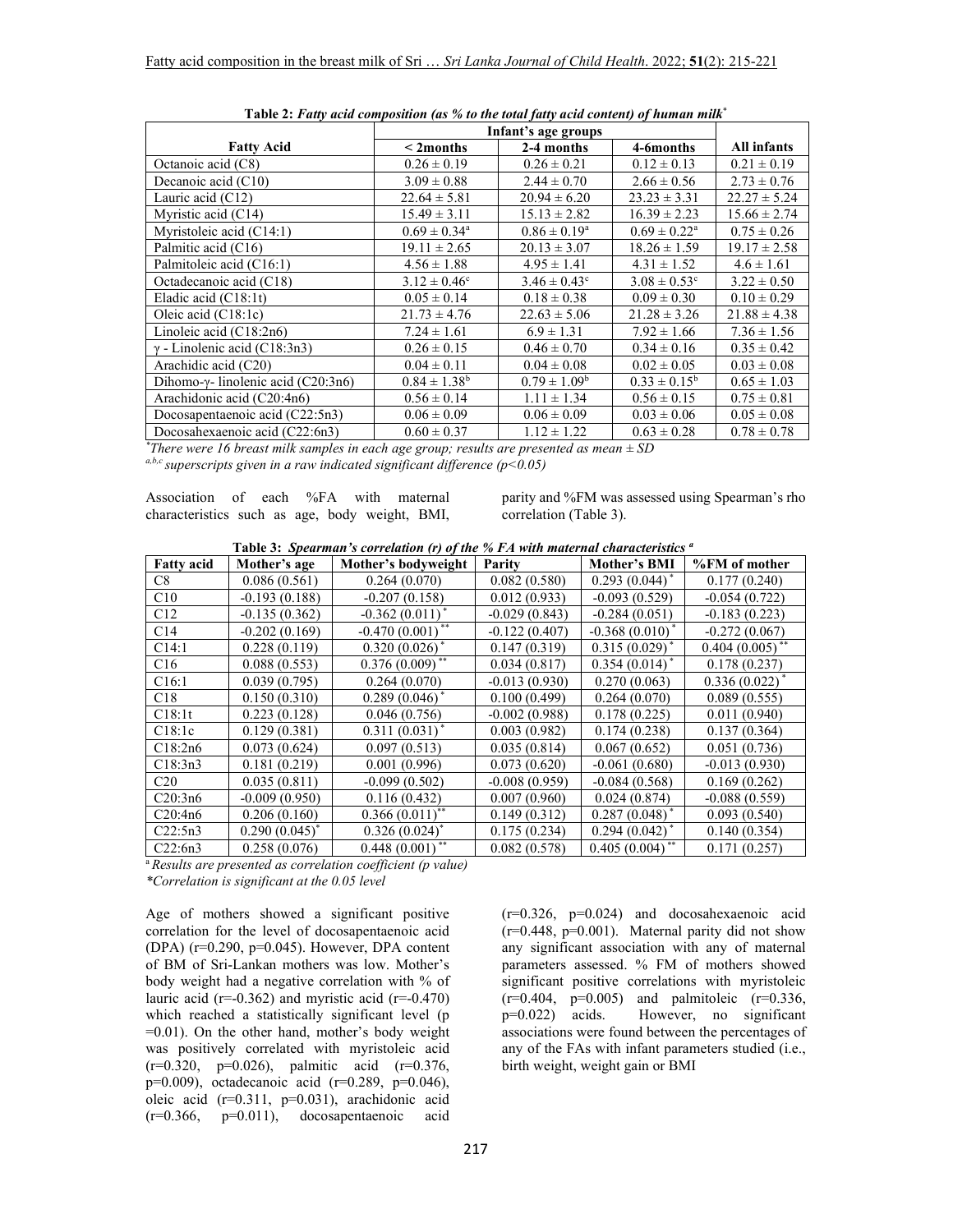## **Discussion**

This study investigated FA composition (with regards to 17 FAs) of human milk during exclusive breast feeding. Lauric acid (C12;  $22.3\% \pm 5.2$ ) was found to be the main FA component followed by oleic acid (C18:1c; 21.9%), palmitic acid (C16; 19.2  $%$ ) and myristic acid (C14; 15.7%). Fat is among the most important nutrients in human milk<sup>11</sup>. It contributes to 45-55% of energy content in human milk<sup>12</sup>. Milk fat provides indispensable PUFAs (omega-6 and omega-3) which affect the health, growth and development of infant<sup>13</sup>. Studies have shown a considerable variation in FA composition in BM4-7. According to literature, content of fat in human milk is more variable than content of other macronutrients. Factors affecting the variability of BM FA composition include ethnicity, population, extent of maternal fat stores in body, maternal nutritional status, parity etc.4,5,6. Gestational age, duration of breastfeeding and time of day are also reported to affect the composition of FAs in BM<sup>1</sup>. Content of PUFA in BM is a function of the mothers' dietary intake.

Finley DA, *et al.,* (1985) determined FA composition of 172 human milk samples of 57 Californian mothers (range  $1-9$  months)<sup>14</sup>. Results showed that C18:1c and C16 as the most abundant fatty acids  $(31.7\%$  and  $23.3\%$  respectively). However, lauric acid (C12) and myristic acid (C14) percentages were low (5.6% and 8.0%) in Californian mother compared to Sri-Lankan mothers<sup>14</sup>. Presence of high level of lauric acid in BM of Sri-Lankan mothers could be due to coconut oil consumption which is rich in lauric acid. All Sri Lankans have a habit of using coconut products (mainly in the form of oil and milk) in cooking. Kuipers RS, *et al*<sup>15</sup> studied BM composition of mothers from Chole, Tanzania. Their study reported high levels of C12 (20.17%), C14 (21.19%), arachidonic acid (0.50 %) and docosahexaenoic acid (0.73 %), but low levels of linoleic acid (4.23 %).

Results of our study have indicated differences in amounts of saturated, MUFA and PUFA levels during the progression of lactation. Percentage octanoic acid (C8) was found to be reduced in the 4- 6-month age group compared to the <2 month and 2-4 month age group (0.12% vs. 0.26%). However, difference was not significant. The percentage of octadecanoic acid (C18) was significantly reduced in the 4-6 months old group compared to the  $\leq 2$ month and 2-4-month-old group. Further, percentages of both arachidonic acid (C20) and docosapentaenoic acid (C22:5n3) were reduced in the 4-6-month-old group compared to  $\leq$  months and 2-4-month-old groups (0.02% vs. 0.04% and 0.03% vs. 0.06%). However, the differences were not significant. Percentages of dihomo-γ-linolenic acid (C20:3n6) were reduced across the age groups

significantly. Yuhas R, *et al*<sup>16</sup> analysed the BM FAs from lactating mothers in Canada, Australia, Japan, Chile, Philippines, China, Mexico, United States and United Kingdom. They found that SFA content was relatively constant in all above mentioned countries, except Philippines**.** In Philippines, lauric and myristic acid levels were significantly high compared to most other countries. MUFAs have shown little variation other than low levels of oleic acid in Philippines and high levels of erucic acid in China. Levels of arachidonic acid (C20:4n-6) was similar in all countries ranging from 0.36 - 0.49%.

DHA and other long chain polyunsaturated fatty acids (LCPUFA) are essential both in prenatal and postnatal periods, since LCPUFA synthesis from their precursors, α-linolenic acid and linoleic acid cannot meet infants' high demand. Postnatal DHA status has been reported to be vital for visual acuity, neurodevelopment, and behaviour<sup>17</sup>. Though BM contains a sufficient amount of LCPUFA (DHA and arachidonic acid) to meet the above needs, LCPUFA composition of human milk mainly depends on the maternal diet<sup>17</sup>. Mean arachidonic acid percentage in this study was higher  $(0.75\pm0.8)$  than reported elsewhere. Average DHA levels were between 0.17 to 0.99%. Highest levels have been reported from Japan and the lowest levels from Canada and U.S. in study by Yuhas R, *et al*<sup>16</sup>. Percentage DHA of Sri Lankan mothers of the three phases of lactation; namely <2month, 2-4 months and 4-6 months were  $0.6\% \pm 0.4$ ,  $1.12\% \pm 1.2$  and  $0.63\% \pm 0.28$ respectively.

Brenna JT, *et al*<sup>18</sup> reported 106 human BM studies that used modern analytical techniques enabling highly accurate results. This study reported the average levels of  $0.32 \pm 0.22\%$  (range: 0.06-1.4%) DHA and 0.47 ± 0.13% (range: 0.24-1.0%) arachidonic acid in BM respectively. However, we are reporting mean DHA  $(0.78\% \pm 0.78)$  and arachidonic acid ( $0.75 \pm 0.81$ ) contents higher than that of the Brenna et.al report<sup>18</sup>. DHA content of BM is dependent on maternal diet. Quinn EA, *et al*<sup>19</sup> investigated the above association in marginally nourished Filipino women (n=117) nursing infants less than 2 years of age. According to their results BM DHA has shown a positive, dose-response relationship to the fish consumption of the mothers. This study has suggested that increasing fish consumption of the mothers might be a costeffective method for maximizing the delivery of DHA to the infants in populations with marginal energy intakes during the period of lactation.

Lee PS, *et al*<sup>20</sup> estimated DHA contents in BM of 136 Sri Lankan mothers in three areas in Sri Lanka (Colombo, Kandy and Matara,), with a different levels of sea fish access. Study participants were 6- 12-month-old mother-baby pairs. This study further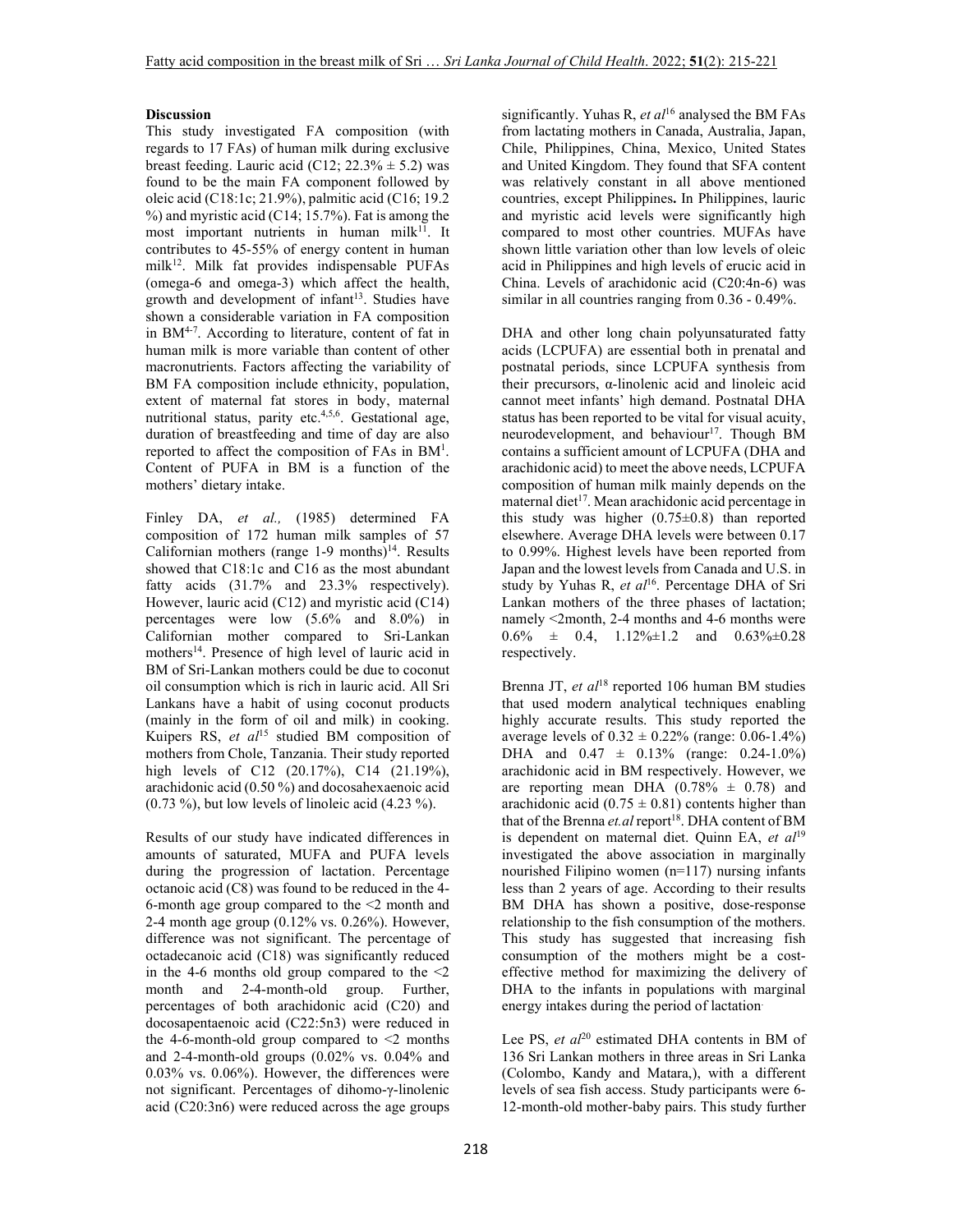studied the effect of dietary fish on BM FA levels by assessing food intake using a food frequency questionnaire. Study reported that DHA levels of BM among mothers who lived in all above three locations were high (0.79%, 0.53% and 0.37% respectively)<sup>20</sup>. It further indicated that the DHA levels of BM correlated with consumption of fish. Mean DHA levels reported from our study are comparable with values reported from mothers who participated from Matara, Sri Lanka, in their study. Present study was conducted in Galle, Sri Lanka, which is in close proximity to Matara and both areas are from the coastal belt of Sri Lanka where sea-fish consumption among the population is high. Both studies have been conducted on Sri-Lankan mothers who are Sinhalese; thus, they possess a similar genotype. Based on the findings of Lee PS, et al<sup>20</sup>, we suggest that the higher DHA levels reported in this study may also be due to high sea-fish consumption.

Essential FA (Linoleic and linolenic) content in BM possesses a special interest due to their physiological significance. Linoleic and linolenic acids and their derivatives arachidonic acid and docosahexaenoic acid are valuable for proper development and growth of infants, especially for the nervous system. Studies conducted in Germany have reported about 10.8 % of linoleic acid and 0.3-2.4% of linolenic acid in human milk<sup>1</sup>; however, we are reporting 7.4%  $\pm$  1.6 and 0.35 %  $\pm$  0.4 levels in Sri Lanka. Finley DA, *et al* have also reported higher linoleic and linolenic acid percentages in human milk compared to values reported by this study<sup>14</sup>.

Present study did not show a significant association between the % of fatty acids and parity. However, Lassek WD *et al*<sup>21</sup> have studied the effect of parity on body fat distribution in American women. They reported that when parity increases, body fat estimated by skinfold decreases. When waist circumference increases, a relative decrease has been observed in lower body fat. They have postulated that fat mobilization in the lower body at the time of pregnancy and lactation might be helpful to satisfy the needs of the developing brain for essential fatty acids and energy of infants during the period of peak growth<sup>21</sup>.

Maternal age did not show a significant correlation with any of FAs except for the percentage of docosapentaenoic acid (DPA) in the present study. DPA level in BM of Sri-Lankan mothers was low. Argov-Argaman N,  $et \text{ } a\ell^{22}$  studied the effect of maternal age on FA composition by analysing colostrum and transition milk from mothers aged above and below 37 years, respectively. It reported a low-fat content and about 10-times higher levels of omega 6 fatty acids, eicosadecanoic, and arachidonic acids in transition milk of younger

group mothers. Further study indicated that the gestational age is affecting the total fat and omega 3 and omega 6 fatty acids in colostrum compositions of the elder group. It was concluded that age would affect the FA composition<sup>22</sup>.

Present study did not evaluate the diet of lactating mothers as the main determinant of fat composition in BM. Only healthy mothers were recruited for this study. Their BMI and body composition were in the desirable range. Therefore, none of them were malnourished. According to the monthly income, participants belonged to middle-socio-economic stratum of Sri Lanka. Therefore, we assumed that mothers would consume a normal healthy Sri Lankan diet with more coconut oil and coconut milk compared to other countries. Their sea-fish consumption should also be higher as they are living in the coastal belt in Sri Lanka where accessibility and affordability for sea-fish is higher.

### **Conclusions**

Lauric, palmitic, myristic and oleic acids were the most abundant fatty acids in Sri-Lankan mothers' breast milk during the exclusive breastfeeding period. Breast milk of Sri-Lankan mothers contains fairly high amounts of arachidonic acid and DHA. However, percentages of linoleic and linolenic acids that are considered essential are low compared to values reported elsewhere.

#### **Acknowledgments**

Authors are thankful to medical officers of health, nursing sisters, public health midwives and the study participants. Support by the Nuclear Medicine Unit of the Faculty of Medicine, Galle is gratefully acknowledged.

### **References**

- 1. Koletzko B, Rodriguez-Palmero M, Demmelmair H, Fidler N, Jensen R, Sauerwald T. Physiological aspects of human milk lipids. *Early Human Development* 2001; **65**: 3-18. https://doi.org/10.1016/S03783782(01)00 204-3
- 2. Larque E, Demmelmair H, Koletzo B. Perinatal supply and metabolism of longchain polyunsaturated fatty acids: importance for the early development of the nervous system. *Annals of the New York Academy of Sciences* 2002; **967**:299- 310. https://doi.org/10.1111/j.17496632.2002.t b04285.x PMid: 12079857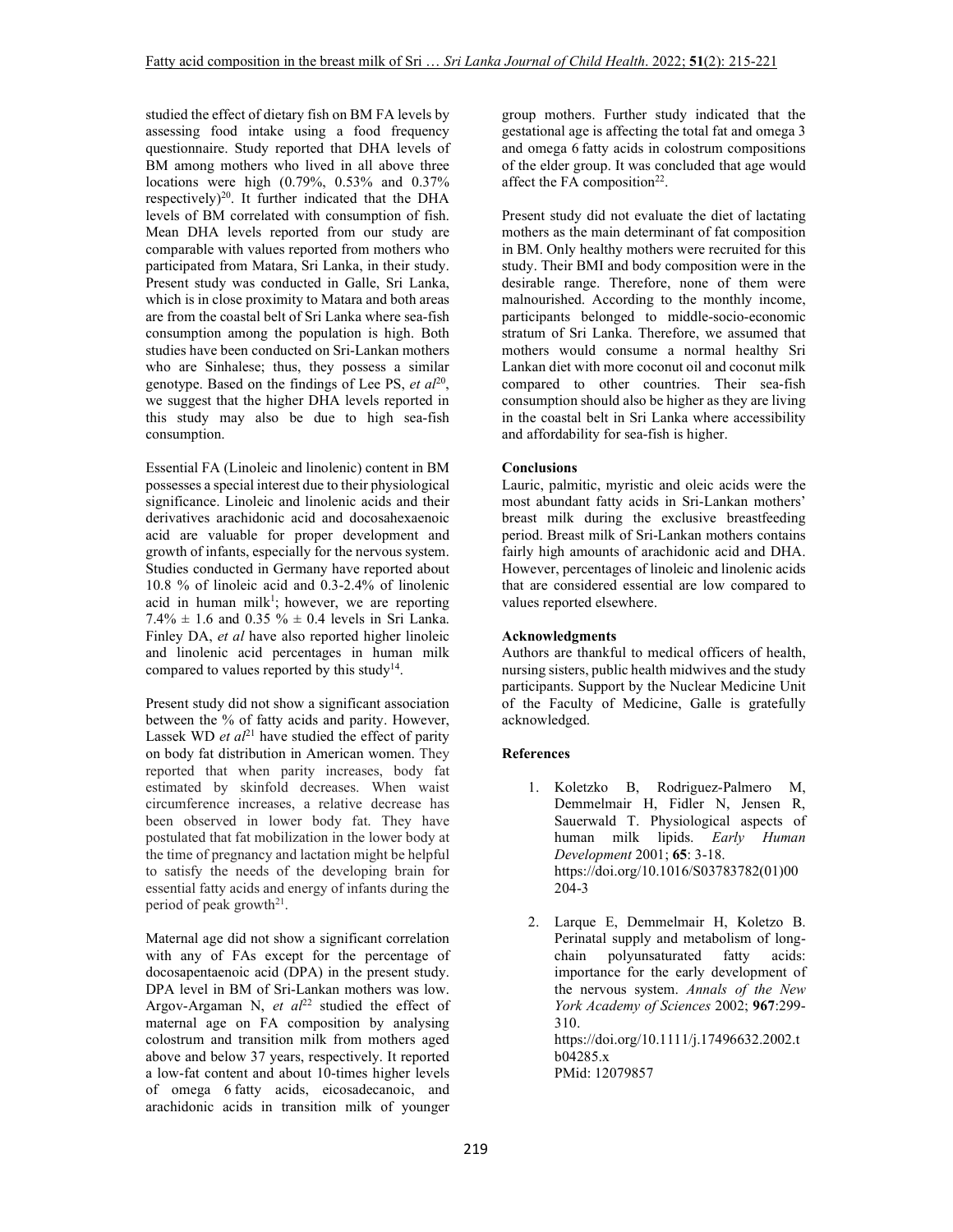- 3. Innis SM. Perinatal biochemistry and physiology of long-chain polyunsaturated fatty acids. *Journal of. Pediatrics* 2003; **143**:1-8. https://doi.org/10.1067/S00223476(03)00 396-2
- 4. Jensen RG, 1995. Hand book of Milk Composition. San Diego, CA: Academic Press, Inc.
- 5. Minda H, Kovacs A, Funke S, Szasz M, Burus I, Molnar S, et al, Changes of fatty acid composition of human milk during the first month of lactation: a day-to-day approach in the first week. *Annals of Nutrition and Metabolism* 2004; **48**: 202-9. https://doi.org/10.1159/000079821 PMid: 15256803
- 6. Ruan C, Liu X, Man H, Ma X, Lu G, Duan G, et al. Milk composition in women from five different regions of China: the great diversity of milk fatty acids. *Journal of Nutrition* 1995; **125**: 2993-8. https://doi.org/10.1093/jn/125.12.2993 PMid: 7500177
- 7. Koletzko B, Decsi T. Role of long-chain polyunsaturated fatty acids in infant growth and development. In: Bendich A, Deckelbaum RJ, editors. Primary and Secondary Preventive Nutrition. Totowa, NJ, USA: Humana Press, 2001:237-52.
- 8. Fusch G, Rochow N, Choi A, Fusch S, Poeschl S, Obianuju UA, et al. Rapid measurement of macronutrients in breast milk: How reliable are infrared milk analyzers? *Clinical Nutrition* 2015; **34**: 465-76.
- 9. Bligh EG, Dyer WJ. A rapid method of total lipid extraction and purification. *Canadian Journal of Biochemistry and Physiology* 1959; **37**(8): 911-17. https://doi.org/10.1139/o59-099 PMid: 13671378
- 10. Bandara T, Hettiarachchi M, Liyanage C, Amarasena S, William W Wong. The  $D_2O$ to-the-Mother method documented adequate breast milk intake among Sri Lankan infants. *Journal of Nutrition* 2015; 145(6): 1325-9. https://doi.org/10.3945/jn.115.211771 PMid: 25904731
- 11. Daud AK, Mohd-Esa N, Azlan A, Chan YM. The *trans* fatty acid content in human

milk and its association with maternal diet among lactating mothers in Malaysia. *Asia Pacific Journal of Clinical Nutrition* 2013; **22** (3):431-42*.*

- 12. Koletzko B, Agostoni C, Bergmann R, Ritzenthaler K, Shamir R. Physiological aspects of human milk lipids and implications for infant feeding: a workshop report. *Acta Paediatrica* 2011; **100**(11):1405-15. https://doi.org/10.1111/j.16512227.2011.0 2343.x PMid: 21535133
- 13. Moran VH, Lowe N, Crossland N, Berti C, Cetin I, Hermoso M. Nutritional requirements during lactation. Towards European alignment of reference values: the EURRECA network. *Maternal and Child Nutrition* 2010; **2**: 39-54. https://doi.org/10.1111/j.17408709.2010.0 0276.x PMid: 22296250 PMCid: PMC6860587
- 14. Finley DA, Lnnerdal B, Dewey KG, Grivetti LE. Breast milk composition: fat content and fatty acid composition in vegetarian and non-vegetarians. *American Journal of Clinical. Nutrition* 1985; **41**:787-800.
- 15. Kuipers RS, Smit EN, Meulen J, Dijck-Brouwer DA, Boersma ER, Muskiet FA. Milk in the island of Chole [Tanzania] is high in lauric, myristic, arachidonic and docosahexaenoic acids, and low in linoleic acid reconstructed diet of infants born to our ancestors living in tropical coastal regions. *Prostag Leukotr Ess.* 2007; **76**(4): 221-33. https://doi.org/10.1016/j.plefa.2007.01.00 4

PMid: 17383169

- 16. Yuhas R, Pramuk K, Lien EL. Human milk fatty acid composition from nine countries varies most in DHA. *Lipids.* 2006; **41**(9): 851-8. https://doi.org/10.1007/s11745-006-5040- 7 PMid: 17152922
- 17. Smit EN, Oelen EA, Seerat E, Muskiet FAJ, Boersma ER. Breast milk docosahexaenoic acid (DHA) correlates with DHA status of malnourished infants. *Archives of Disease in Childhood* 2000; **82**: 493-4.